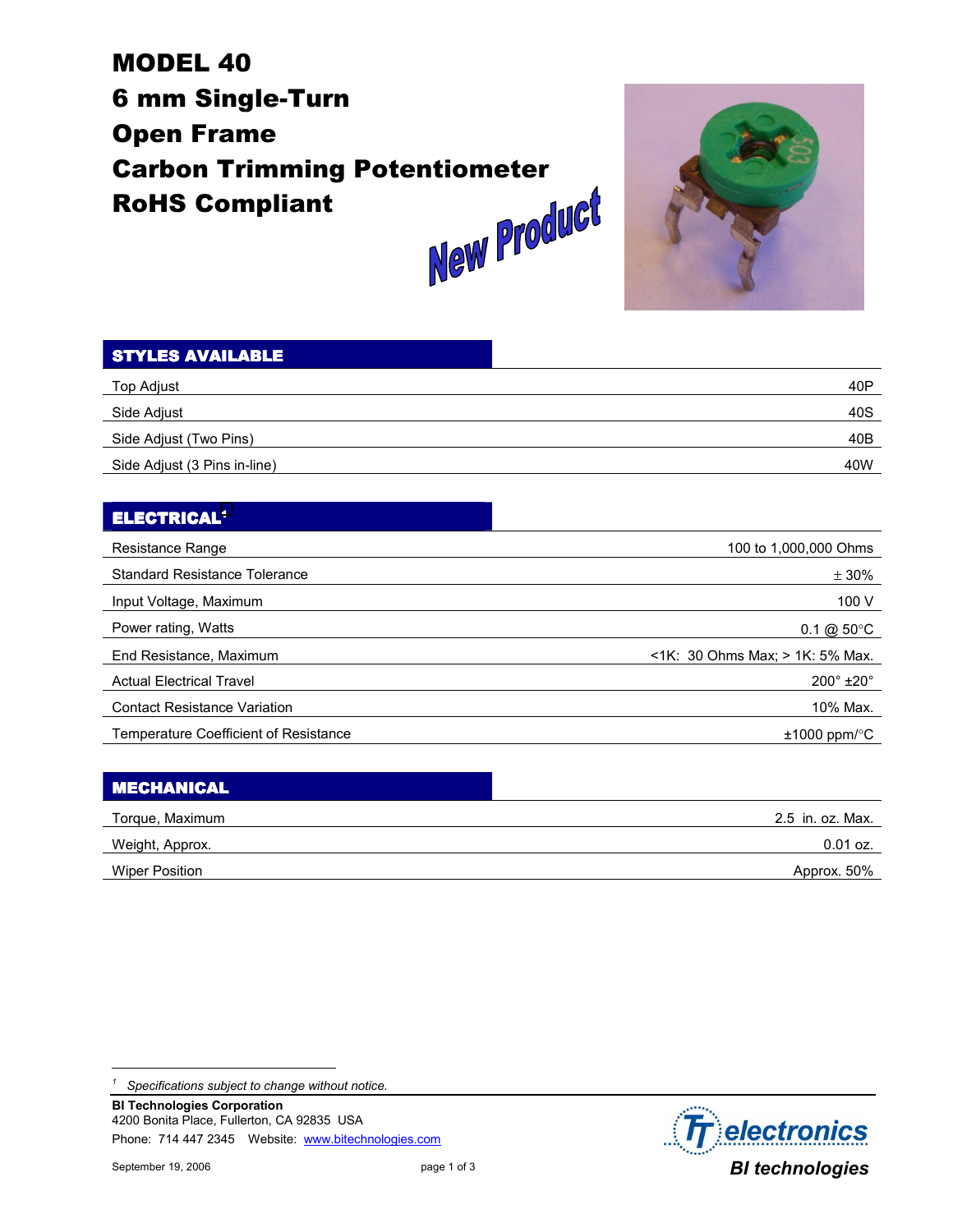## MODEL 40

#### **ENVIRONMENTAL**

| Operating Temperature Range                    | -10°C to +70°C $\,$        |
|------------------------------------------------|----------------------------|
| Load Life, $0.1W$ , 500 Hours, 50 $^{\circ}$ C | ±20% ∆R                    |
| Resistance to Solder Heat                      | $260^{\circ}$ C for 3 sec. |

Aqueous cleaning not recommended

#### ORDERING INFORMATION2



#### **CIRCUIT DIAGRAM**

$$
10^{-20}T
$$
\n
$$
10^{-100}T
$$
\n
$$
10^{-100}T
$$
\n
$$
10^{-100}T
$$
\n
$$
10^{-10}
$$

#### STANDARD RESISTANCE VALUES AND MARKING

| Resistance<br>(ohms) | Part<br>Marking |
|----------------------|-----------------|
| 100                  | 101             |
| 200                  | 201             |
| 500                  | 501             |
| 1Κ                   | 102             |
| 2Κ                   | 202             |
| 5Κ                   | 502             |
| 10K                  | 103             |
| 20K                  | 203             |
| 50K                  | 503             |
| 100K                 | 104             |
| 200K                 | 204             |
| 500K                 | 504             |
| 1MEG                 | 105             |

*2 Contact our customer service for custom designs and features.* 

**BI Technologies Corporation**  4200 Bonita Place, Fullerton, CA 92835 USA Phone: 714 447 2345 Website: www.bitechnologies.com

l

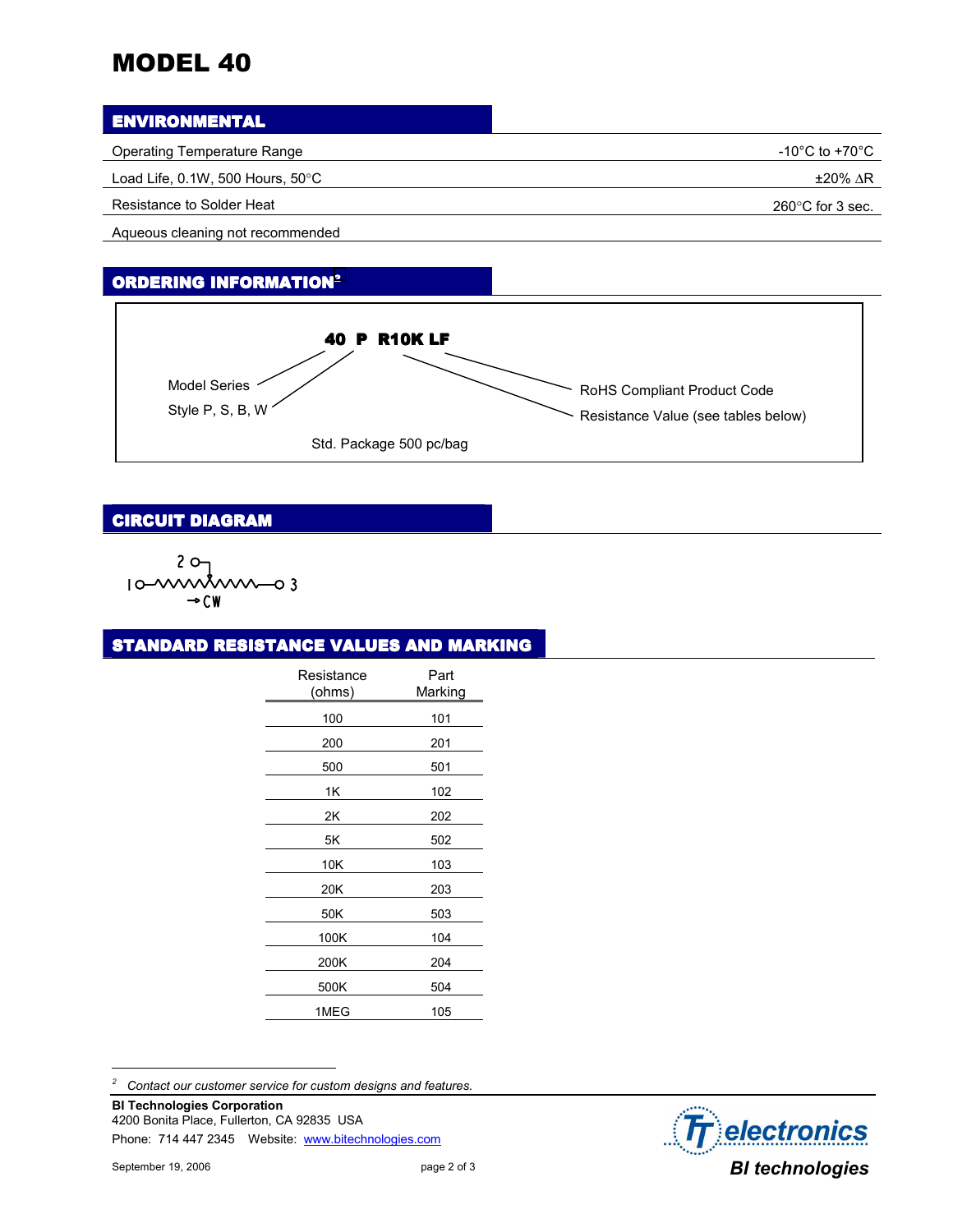### MODEL 40

#### **OUTLINE DRAWING3**

Model 40P (Top Adjust) **Model 40S** (Side Adjust)





**Model 40B (Side Adjust with 2 pins) Model 40W (Side Adjust with 3 pins in-line)** 





PCB HOLE PATTERN

*3 Dimensions are mm* 

**BI Technologies Corporation**  4200 Bonita Place, Fullerton, CA 92835 USA Phone: 714 447 2345 Website: www.bitechnologies.com



l

PCB HOLE PATTERN